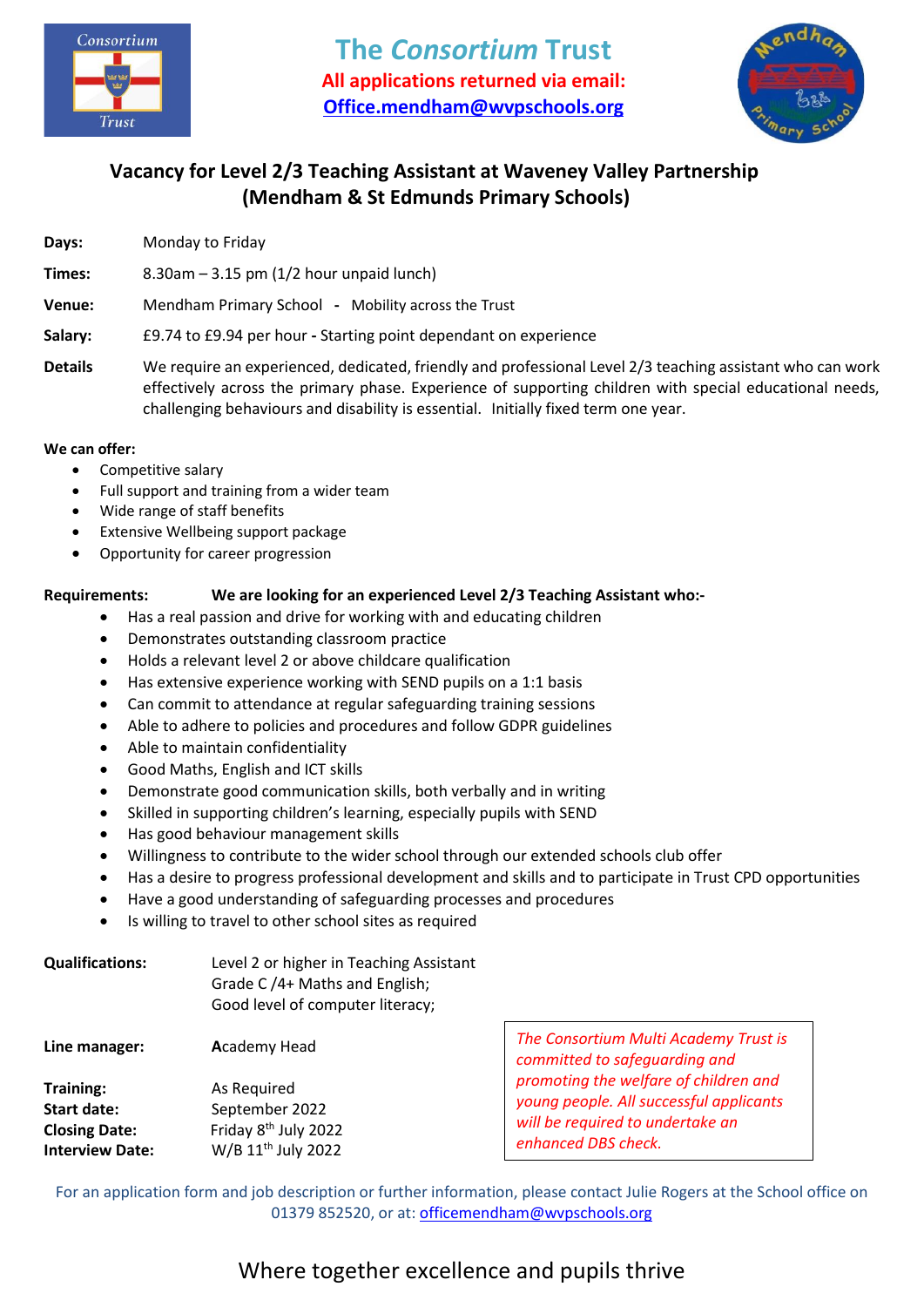**Role: Teaching Assistant/Early Years Practitioner Pay Point: 2-8 Salary: £9.64 - £10.86 per hour Locality: School based with full mobility**



The Consortium Trust is a lifelong learning community. It recognises, will promote and expects sharing of best practice. All employees are expected to participate with this ethos and there may be opportunities where you will be expected to mentor, advise or share best practice with your colleagues.

**Please note the relevant professional standards of Teaching Assistant role should be read in conjunction with this document.**

## **JOB PURPOSE**

The Teacher/Senior EYFS Practitioner plans lessons and directs learning and caring. Teaching Assistants provide support to the Teacher/Senior EYFS Practitioner and through this to pupils and to the teaching of the curriculum and achieving early learning goals. Teaching Assistants work under the direction of the Teacher/Senior EYFS Practitioner, whether with the whole class/room, a small group or an individual pupil.

All duties will be carried out within recognised procedures or guidelines relevant to the age of the child and the Teacher/Senior EYFS Practitioner will be available for support and guidance. The level of expertise is relevant to the pay point and experience of the employee.

There will be some need to interpret information or situations to solve both straightforward problems and there may be the need to respond independently to unexpected more complex problems. The employee has access to a line manager for advice and guidance.

The duties and responsibilities of any post may change from time to time, and post holders may be expected to carry out other work not explicitly mentioned above which is considered to be appropriate to their existing level of experience and responsibility.

### **TEACHING AND LEARNING ACTIVITIES**

- Work with pupils, either one-to-one or in small groups, some of whom may have Special Educational Needs and may need further support with learning e.g. supporting literacy and numeracy work, listening to reading etc.
- Use curricular/learning skills and experience to support pupils and assist with the development and implementation of Individual Education/Behaviour Plans and Personal Care programmes.
- Establish productive working relationships with pupils, acting as a role model and setting high expectations while encouraging pupils to interact and work co-operatively with others.
- To meet the personal care needs of pupils whilst encouraging independence (including toileting and feeding)
- To contribute to a high standard of physical, social, emotional and intellectual care.
- Promote inclusion and acceptance of pupils while encouraging constructive relationships within the classroom and with parents.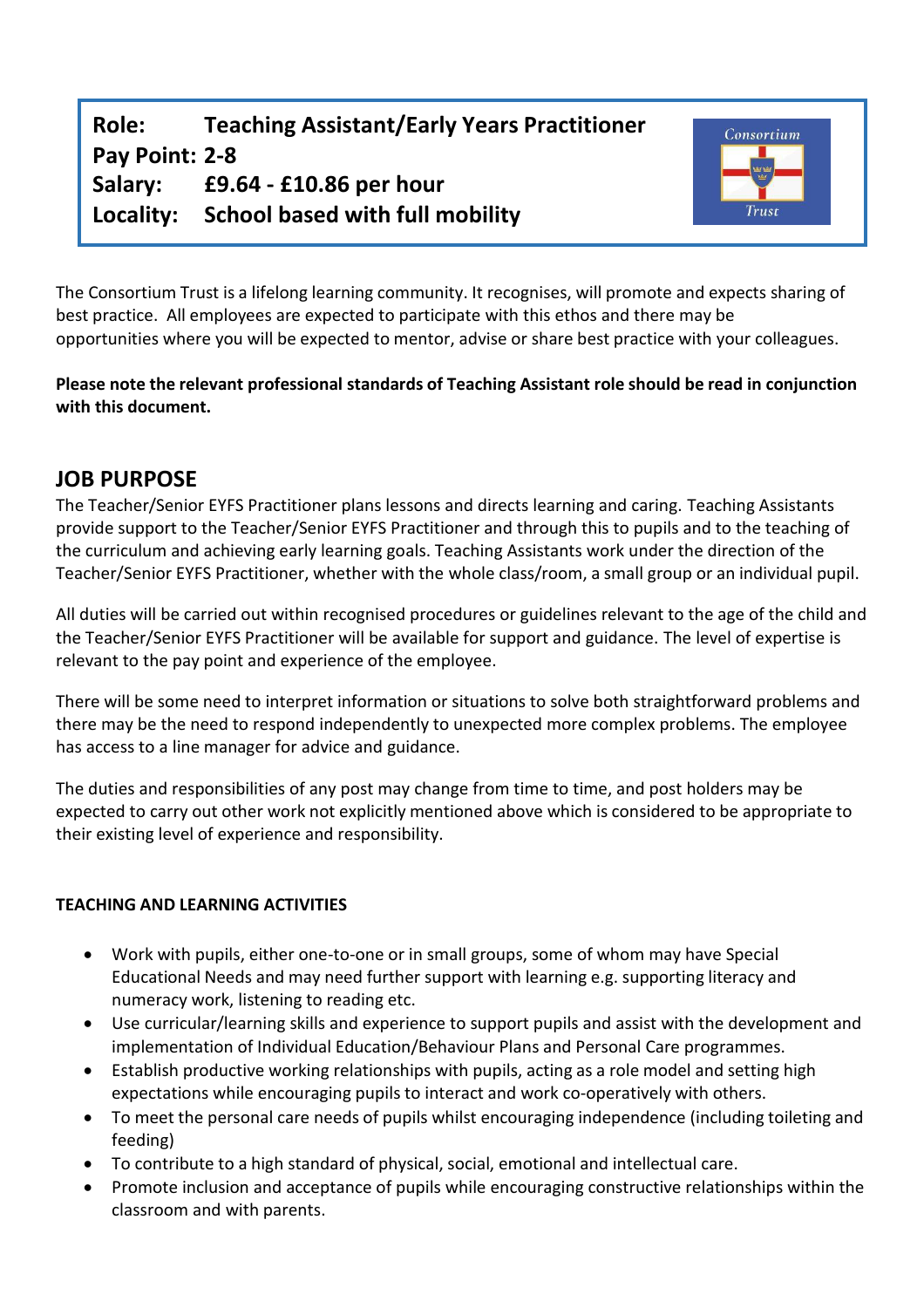- Design and use and disseminate effective strategies to promote positive behaviour
- Use ICT skills to support and enhance pupil's learning
- Advance learning when working with individuals and small groups
- Design, organise and manage learning activities in ways which keep learners safe
- Direct the work, where relevant, of other adults in supporting learning
- Using their expertise to contribute to the planning and preparation of learning activities
- Devise or contribute to clearly structured activities that interest and motivate pupils and advance their learning

#### **MONITORING AND ASSESSMENT**

- Monitor learners' responses to activities and modify the approach accordingly
- Monitor learners' progress in order to provide focused support and feedback
- Be responsible for keeping and updating records as agreed with the teacher/ Senior EYFS Practitioner, contributing to reviews of systems/records as requested and undertaking marking of pupils' work and accurately recording achievement/progress. Administer and assess routine tests and invigilate exams/tests.
- Work with the teacher/ Senior EYFS Practitioner in lesson planning, evaluating and adjusting lessons/work plans as appropriate, and establishing an appropriate learning environment. Provide general clerical/admin support e.g. administer coursework, produce worksheets for agreed activities etc.
- Monitor and evaluate pupils' responses to learning activities through observation and planned recording of achievement against pre-determined learning objectives and provide objective and accurate feedback and reports as required, to the teacher/ Senior EYFS Practitioner on pupil achievement, progress and other matters, ensuring the availability of appropriate evidence.
- Liaise sensitively and effectively with parents/carers as agreed with the teacher/ Senior EYFS Practitioner within your role/responsibility and participate in feedback sessions/meetings with parents with, or as directed

# **PERSONAL SPECIFICATION**

### **PROFESSIONAL ATTRIBUTES**

- Have high expectations of children and young people with a commitment to helping them fulfil their potential
- Establish fair, respectful, trusting, supportive and constructive relationships with pupils
- Demonstrate the positive values, attitudes and behaviour they expect from pupils
- Communicate effectively and sensitively with children, young people, colleagues, parents and carers
- Recognise and respect the contribution that parents and carers can make to the development and wellbeing of all
- Demonstrate a commitment to collaborative and cooperative working with colleagues
- Improve their own knowledge and practice including responding to advice and feedback
- Able to supervise larger numbers of pupils when on duty break/lunchtime
- Able to work with small groups of pupils when carrying out specific tasks or on educational visits etc
- Creative ways of learning/making learning interesting